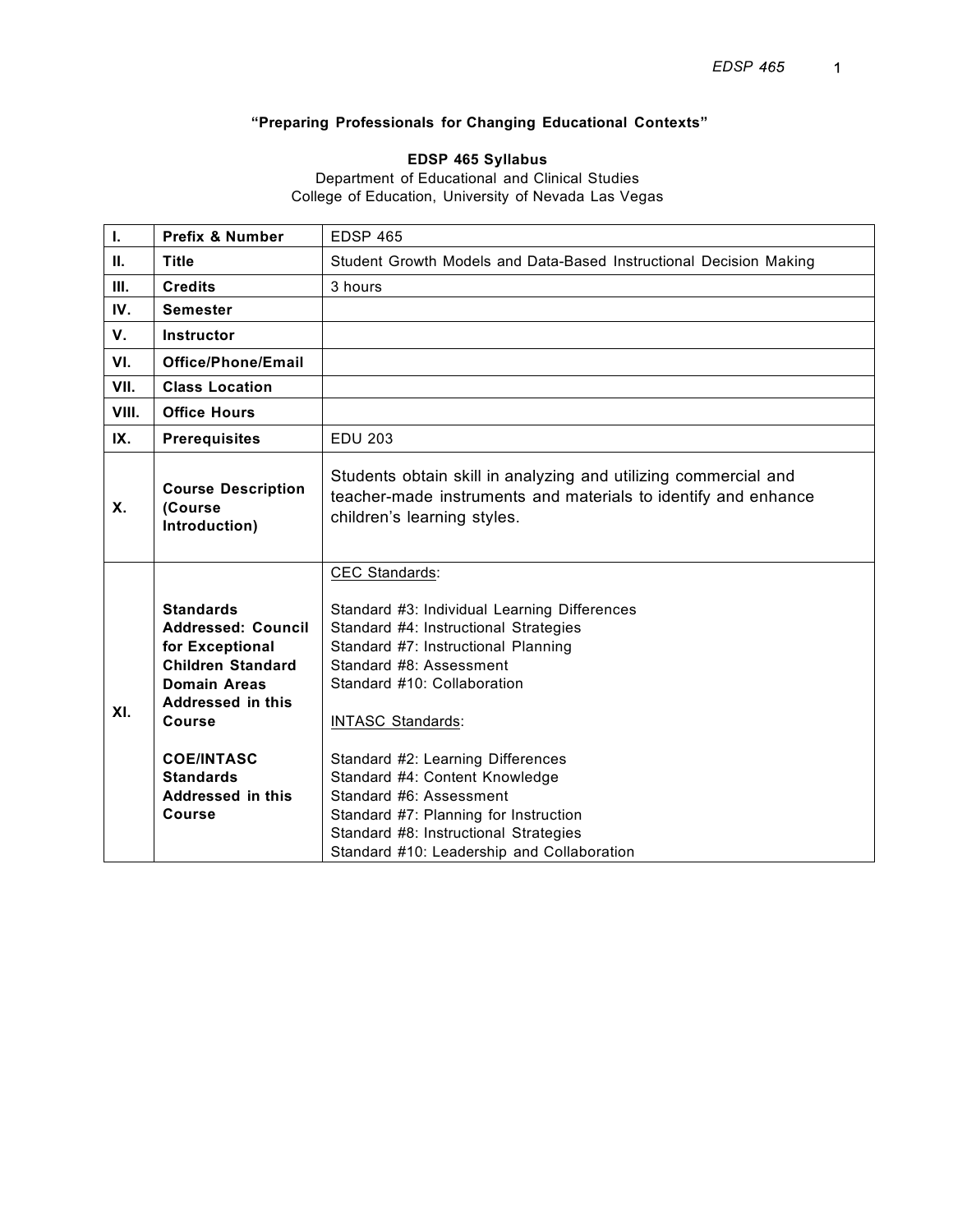#### **XII. Knowledge Objectives and Related Standards**

**Upon completion of this course students will be able to meet the following objectives:**

**Objective 1: Students will describe and discuss the purpose of and processes related to data-based decision-making at the classroom, school, and district level. Standards: CEC Standard 8: Assessment CEC Standard 10: Collaboration** ICC8S7 Report assessment results to all stakeholders using effective communication skills. ICC8S9 | Create and maintain records. IGC10K3 Roles of professional groups and referral agencies in identifying, assessing, and providing services to individuals with exceptional learning needs. ICC10S7 | Use group problem-solving skills to develop, implement, and evaluate collaborative activities. **INTASC Standard 6: Assessment INTASC Standard 10: Leadership and Collaboration** Performance 6(a): The teacher balances the use of formative and summative assessment as appropriate to support, verify, and document learning. 10(a): The teacher takes an active role on the instructional team, giving and receiving feedback on practice, examining learner work, analyzing data from multiple sources, and sharing responsibility for decision making and accountability for each student's learning. **Essential** Knowledge 6(o): The teacher knows when and how to evaluate and report learner progress against standards. 10(o): The teacher knows how to contribute to a common culture that supports high expectations for student learning. **Critical Dispositions**  $6(v)$ : The teacher is committed to the ethical use of various assessments and assessment data to identify learner strengths and needs to promote learner growth.  $10(p)$ : The teacher actively shares responsibility for shaping and supporting the mission of his/her school as one of advocacy for learners and accountability for their success.

**Objective 2: Students will discuss content standards and their role within the educational environment and will unwrap content standards in order to make them accessible to all learners within a classroom environment.**

#### **Standards:**

**CEC Standard 7: Instructional Strategies**

| IICC7K1 | Theories and research that form the basis of curriculum development and instructional practice.                                      |
|---------|--------------------------------------------------------------------------------------------------------------------------------------|
| ICC7K2  | Scope and sequences of general and special curricula.                                                                                |
| ICC7S5  | Use task analysis.                                                                                                                   |
| ICC7S8  | Develop and select instructional content, resources, and strategies that respond to cultural,<br>linguistic, and gender differences. |
|         | <b>INTASC Standard 4: Content Knowledge</b>                                                                                          |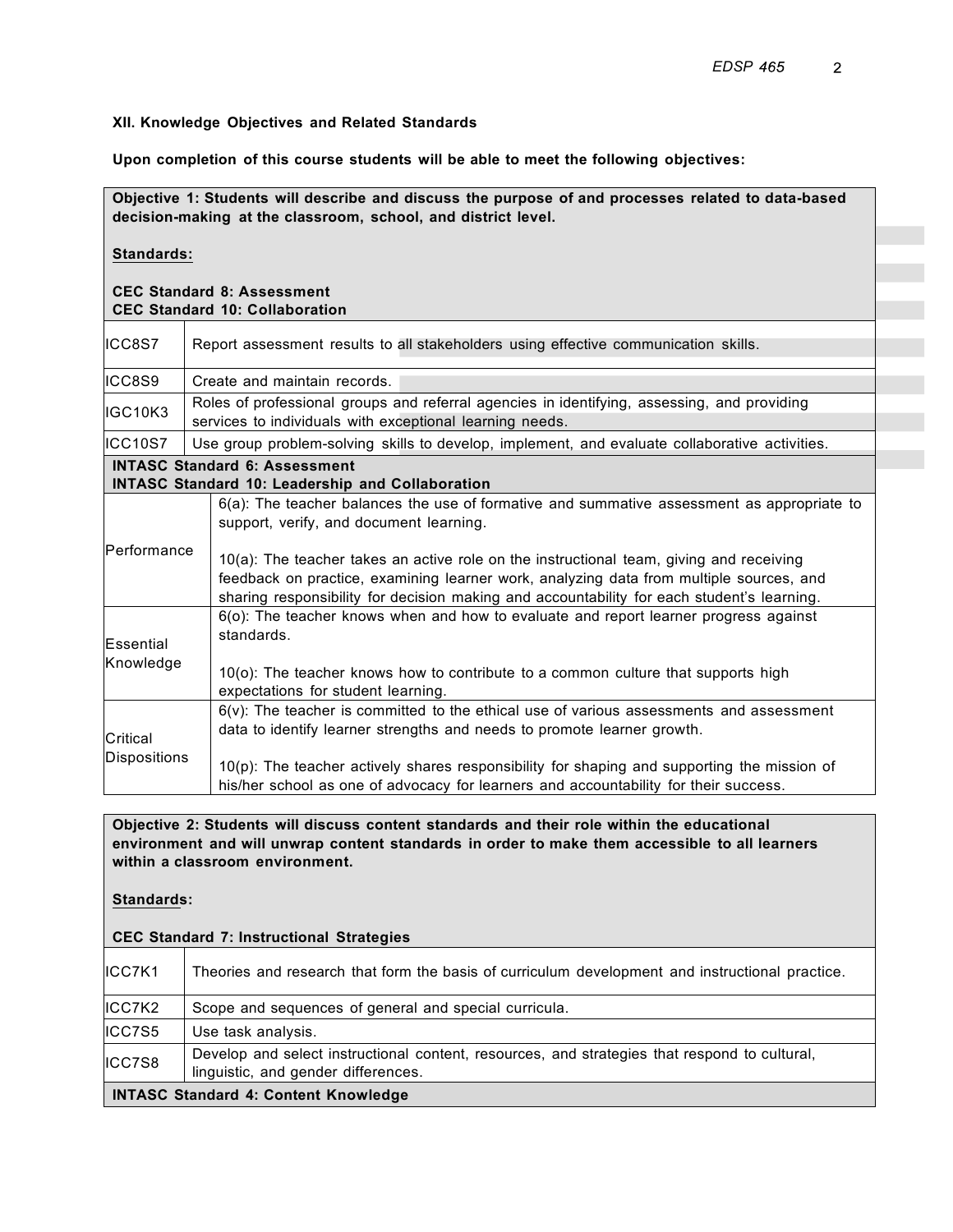|                     | <b>INTASC Standard 7: Planning for Instruction</b>                                                                                                                                                                                      |
|---------------------|-----------------------------------------------------------------------------------------------------------------------------------------------------------------------------------------------------------------------------------------|
| <b>IPerformance</b> | 4(f): The teacher evaluates and modifies instructional resources and curriculum materials for<br>their comprehensiveness, accuracy for representing particular concepts in the discipline, and<br>appropriateness for his/her learners. |
|                     | $7(c)$ : The teacher develops appropriate sequencing of learning experiences and provides<br>multiple ways to demonstrate knowledge and skill.                                                                                          |
| <b>Essential</b>    | 4(n): The teacher has a deep knowledge of student content standards and learning<br>progressions in the discipline(s) s/he teaches.                                                                                                     |
| Knowledge           | $7(g)$ : The teacher understands content and content standards and how these are organized in<br>the curriculum.                                                                                                                        |
| <b>Critical</b>     | 4(r): The teacher is committed to work toward each learner's mastery of disciplinary content<br>and skills.                                                                                                                             |
| Dispositions        | $7(q)$ : The teacher believes that plans must always be open to adjustment and revision based<br>on learner needs and changing circumstances.                                                                                           |

**Objective 3: Students will understand the theory behind progress monitoring and the assessment of student learning during a course of study and will create assessments based on unwrapped content standards in order to track student progress towards mastery of learning goals.**

# **Standards:**

### **CEC Standard 8: Assessment**

| ICC8K4                                                                                                                                                                            | Use and limitations of assessment instruments.                                                                                                                                                                                                            |  |  |
|-----------------------------------------------------------------------------------------------------------------------------------------------------------------------------------|-----------------------------------------------------------------------------------------------------------------------------------------------------------------------------------------------------------------------------------------------------------|--|--|
| ICC8S2                                                                                                                                                                            | Administer nonbiased formal and informal assessments.                                                                                                                                                                                                     |  |  |
| ICC8S4                                                                                                                                                                            | Adapt and modify assessments to accommodate the unique abilities and needs of individuals with<br>exceptional learning needs.                                                                                                                             |  |  |
|                                                                                                                                                                                   | <b>INTASC Standard 6: Assessment</b>                                                                                                                                                                                                                      |  |  |
| 6(b): The teacher designs assessments that match learning objectives with assessment<br>Performance<br>methods and minimizes sources of bias that can distort assessment results. |                                                                                                                                                                                                                                                           |  |  |
| Essential<br>Knowledge                                                                                                                                                            | $6(k)$ : The teacher understands the range of types and multiple purposes of assessment and<br>how to design, adapt, or select appropriate assessments to address specific learning goals<br>and individual differences, and to minimize sources of bias. |  |  |
| Critical                                                                                                                                                                          | $6(r)$ : The teacher takes responsibility for aligning instruction and assessment with learning                                                                                                                                                           |  |  |
| Dispositions                                                                                                                                                                      | goals.                                                                                                                                                                                                                                                    |  |  |

**Objective 4: Students will describe processes for analyzing standards-based assessment data and progress monitoring data in order to identify targeted areas for instruction and will create systems for analyzing this data in order to make instructional decisions.**

#### **Standards:**

#### **CEC Standard 3: Individual Learning Differences CEC Standard 8: Assessment**

| ICC3K2  | Impact of learners' academic and social abilities, attitudes, interests, and values on instruction |  |
|---------|----------------------------------------------------------------------------------------------------|--|
|         | and career development.                                                                            |  |
| lIGC3S1 | Relate levels of support to the needs of the individual.                                           |  |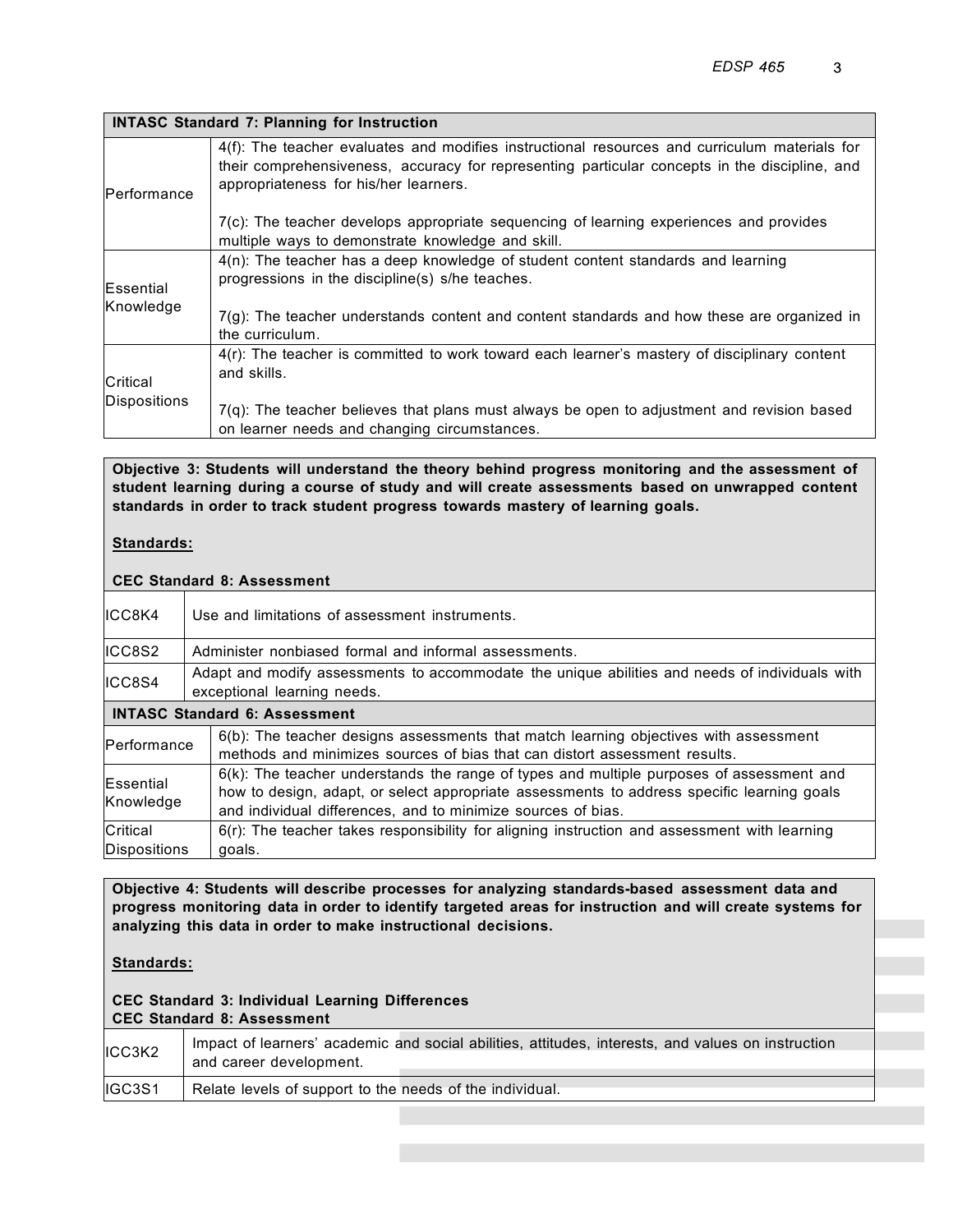| ICC8S5       | Interpret information from formal and informal assessments.                                                                                                                                                              |  |  |
|--------------|--------------------------------------------------------------------------------------------------------------------------------------------------------------------------------------------------------------------------|--|--|
| IGC8S3       | Select, adapt, and modify assessments to accommodate the unique abilities and needs of<br>individuals with exceptional learning needs.                                                                                   |  |  |
|              | <b>INTASC Standard 2: Learning Differences</b>                                                                                                                                                                           |  |  |
|              | <b>INTASC Standard 6: Assessment</b>                                                                                                                                                                                     |  |  |
| Performance  | 2(a): The teacher designs, adapts, and delivers instruction to address each student's diverse<br>learning strengths and needs and creates opportunities for students to demonstrate their<br>learning in different ways. |  |  |
|              | $6(c)$ : The teacher works independently and collaboratively to examine test and other<br>performance data to understand each learner's progress and to guide planning.                                                  |  |  |
| Essential    | $2(g)$ : The teacher understands and identifies differences in approaches to learning and<br>performance and knows how to design instruction that uses each learner's strengths to<br>promote growth.                    |  |  |
| Knowledge    |                                                                                                                                                                                                                          |  |  |
|              | 6(I): The teacher knows how to analyze assessment data to understand patterns and gaps in<br>learning, to guide planning and instruction, and to provide meaningful feedback to all learners.                            |  |  |
|              | 2(I): The teacher believes that all learners can achieve at high levels and persists in helping<br>each learner reach his/her full potential.                                                                            |  |  |
| Critical     |                                                                                                                                                                                                                          |  |  |
| Dispositions | 6(q): The teacher is committed to engaging learners actively in assessment processes and to<br>developing each learner's capacity to review and communicate about their own progress and<br>learning.                    |  |  |

**Objective 5: Students will analyze standards-based assessment data and progress monitoring data and will develop targeted intervention plans to support student learning and mastery of content standards.**

### **Standards:**

#### **CEC Standard 4: Instructional Strategies CEC Standard 7: Instructional Planning**

| IICC4K1                                                                                                                                     | Evidence-based practices validated for specific characteristics of learners and settings.                                                                          |  |  |  |  |
|---------------------------------------------------------------------------------------------------------------------------------------------|--------------------------------------------------------------------------------------------------------------------------------------------------------------------|--|--|--|--|
| ICC4S3                                                                                                                                      | Select, adapt, and use instructional strategies and materials according to characteristics of the<br>individual exceptional learning needs.                        |  |  |  |  |
| IICC7S13                                                                                                                                    | Make responsive adjustments to instruction based on continual observations.                                                                                        |  |  |  |  |
| IGC7S3                                                                                                                                      | Plan and implement age and ability appropriate instruction for individuals with exceptional<br>learning needs.                                                     |  |  |  |  |
|                                                                                                                                             | <b>INTASC Standard 7: Planning for Instruction</b>                                                                                                                 |  |  |  |  |
|                                                                                                                                             | <b>INTASC Standard 8: Instructional Strategies</b>                                                                                                                 |  |  |  |  |
| 7(d): The teacher plans for instruction based on formative and summative assessment data,<br>prior learner knowledge, and learner interest. |                                                                                                                                                                    |  |  |  |  |
| Performance                                                                                                                                 | 8(a): The teacher uses appropriate strategies and resources to adapt instruction to the needs<br>of individuals and groups of learners.                            |  |  |  |  |
| Essential<br>Knowledge                                                                                                                      | 7(I): The teacher knows when and how to adjust plans based on assessment information and<br>learner responses.                                                     |  |  |  |  |
|                                                                                                                                             | 8(k): The teacher knows how to apply a range of developmentally, culturally, and linguistically<br>appropriate instructional strategies to achieve learning goals. |  |  |  |  |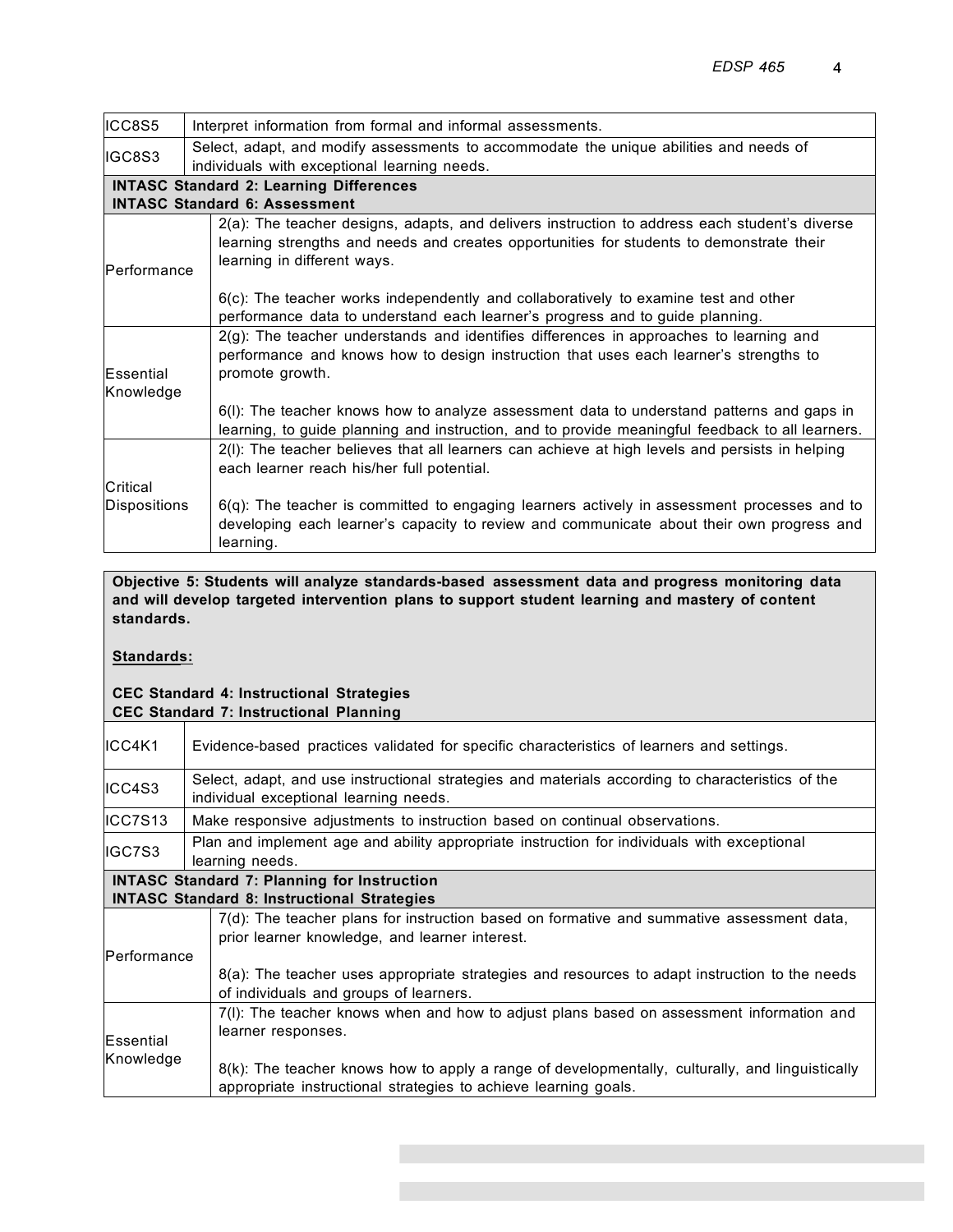| <b>Critical</b> | $7(n)$ : The teacher respects learners' diverse strengths and needs and is committed to using<br>this information to plan effective instruction.              |
|-----------------|---------------------------------------------------------------------------------------------------------------------------------------------------------------|
| Dispositions    | 8(s): The teacher values flexibility and reciprocity in the teaching process as necessary for<br>adapting instruction to learner responses, ideas, and needs. |

### **XIII. RESULTS**

| <b>Course Objectives</b>                                                                                                                                                                                                                                                                            | <b>Related CEC</b><br><b>Standards</b> | <b>INTASC Standards</b><br>Addressed                                                                        | Measurement/Evaluation                                       |
|-----------------------------------------------------------------------------------------------------------------------------------------------------------------------------------------------------------------------------------------------------------------------------------------------------|----------------------------------------|-------------------------------------------------------------------------------------------------------------|--------------------------------------------------------------|
| Students will describe and<br>discuss the purpose of and<br>processes related to data-<br>based decision-making at<br>the classroom, school, and<br>district level.                                                                                                                                 | ICC8S7, ICC8S9,<br>IGC10K3, ICC10S7    | Performance: 6(a),<br>10(a) Essential<br>Knowledge: 6(o),<br>10(o) Critical<br>Dispositions: 6(v),<br>10(p) | Midterm and Final                                            |
| Students will discuss<br>content standards and their<br>role within the educational<br>environment and will<br>unwrap content standards in<br>order to make them<br>accessible to all learners<br>within a classroom<br>environment.                                                                | ICC7K1, ICC7K2,<br>ICC7S5, ICC7S8      | Performance: 4(f),<br>7(c) Essential<br>Knowledge: 4(n),<br>7(g) Critical<br>Dispositions: 4(r),<br>7(q)    | Classroom Tracking System<br><b>Content Area Assessments</b> |
| Students will understand the<br>theory behind progress<br>monitoring and the<br>assessment of student<br>learning during a course of<br>study and will create<br>assessments based on<br>unwrapped content<br>standards in order to track<br>student progress towards<br>mastery of learning goals. | ICC8K4, ICC8S2,<br>ICC8S4              | Performance: 6(b)<br>Essential<br>Knowledge: 6(k)<br>Critical<br>Dispositions: 6(r)                         | <b>Content Area Assessments</b><br>Midterm and Final         |
| Students will describe<br>processes for analyzing<br>standards-based<br>assessment data and<br>progress monitoring data in<br>order to identify targeted<br>areas for instruction and will<br>create systems for<br>analyzing this data in order<br>to make instructional<br>decisions.             | ICC3K2, IGC3S1,<br>ICC8S5, IGC8S3      | Performance: 2(a),<br>6(c) Essential<br>Knowledge: 2(g),<br>6(I) Critical<br>Dispositions: 2(I),<br>6(q)    | Classroom Tracking System<br>Instructional Analysis Plan     |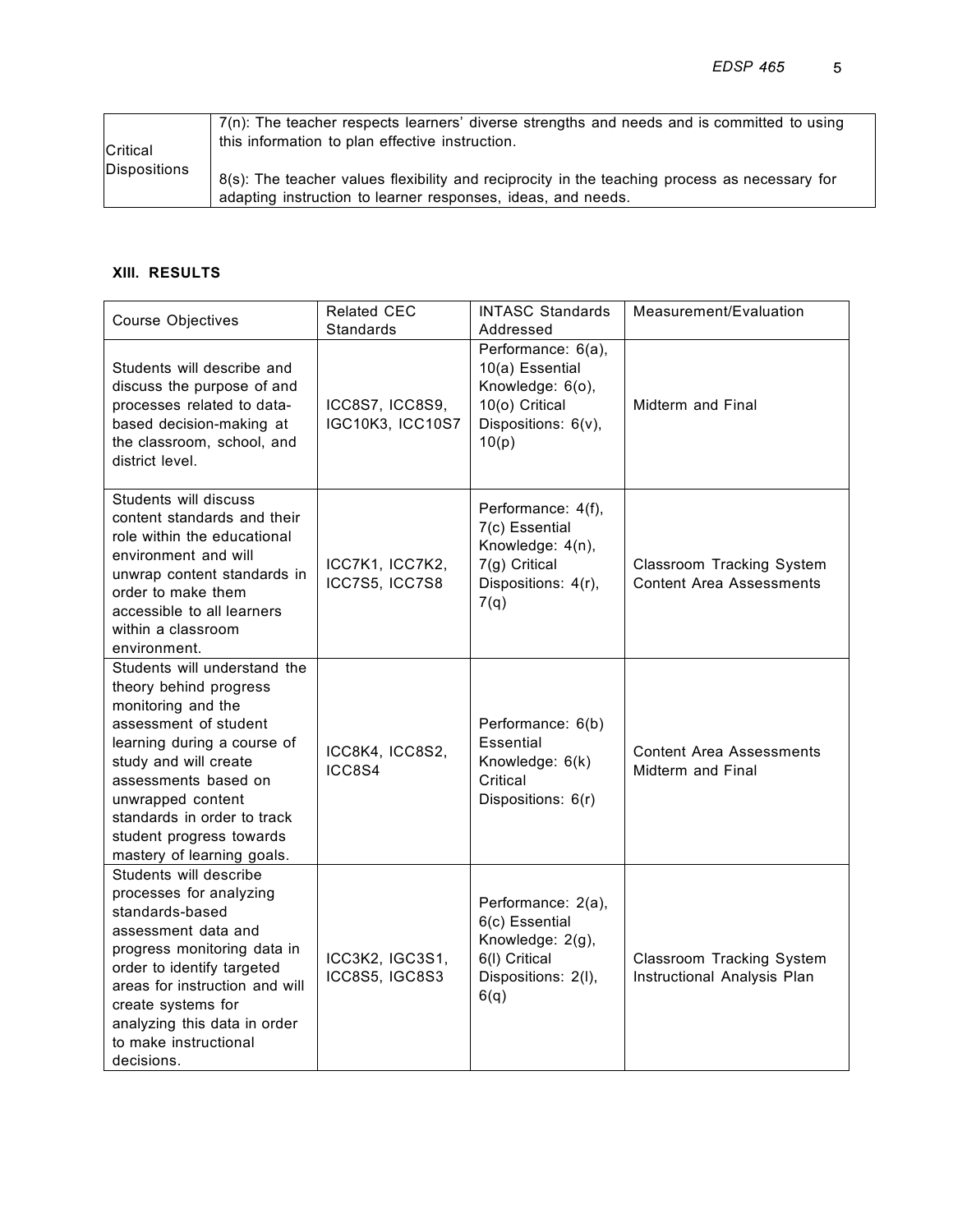| Students will analyze<br>standards-based<br>assessment data and<br>progress monitoring data<br>and will develop targeted<br>intervention plans to support<br>student learning and<br>mastery of content<br>standards. | ICC4K1, ICC4S3,<br>ICC7S13, IGC7S3 | Performance: 7(d),<br>8(a) Essential<br>Knowledge: 7(I),<br>8(k) Critical<br>Dispositions: 7(n),<br>8(s) | Instructional Analysis Plan |
|-----------------------------------------------------------------------------------------------------------------------------------------------------------------------------------------------------------------------|------------------------------------|----------------------------------------------------------------------------------------------------------|-----------------------------|
|-----------------------------------------------------------------------------------------------------------------------------------------------------------------------------------------------------------------------|------------------------------------|----------------------------------------------------------------------------------------------------------|-----------------------------|

### **XIV. COURSE RESOURCES**

### **Required textbook and materials**

- Ainsworth, L. & Viegut, D. (2015) *Common formative assessments 2.0: How teachers intentionally align standards, instruction, and assessment*. Thousand Oakes, CA: Corwin Press.
- American Psychological Association (2010). *Publication manual of the American psychological*  association (6<sup>th</sup> ed.). Washington, DC: American Psychological Association.
- Hattie, John. (2009). *Visual learning: A synthesis of over 800 meta-analyses relating to achievement.* New York, NY: Routledge.
- Mandinach, E. B. & Jackson, S. S. (2012). *Transforming teaching and learning through datadriven decision making*. Thousand Oakes, CA: Corwin Press.

## **Additional required materials**

- Common Core State Standards Initiative (2011). Common core standards for English language arts & Literacy in history/social studies, science, and technical subjects (Available on Webcampus).
- Common Core State Standards Initiative (2011). Common core standards for mathematics (Available on Webcampus).
- Dummies.com (2011). Excel. Retrieved from http://www.dummies.com/how-to/computerssoftware/ms-office/Excel.html.

#### **XV. SUPPLEMENTAL TEXTS AND/OR MATERIALS**

### **Current and Classical References**

- Batsche, G. M., Castillo, J. M., Dixon, D. N., & Forde, S. (2008). Best practices in linking assessment to intervention. In A. Thomas & J. Grimes (Eds.), *Best Practices in School Psychology* (pp. 177-194). Bethesda, MD: National Association of School Psychologists.
- Cooper, S. (2009). Preservice teachers' analysis of children's work to make instructional decisions. *Research in the Classroom, 109*, 356-362.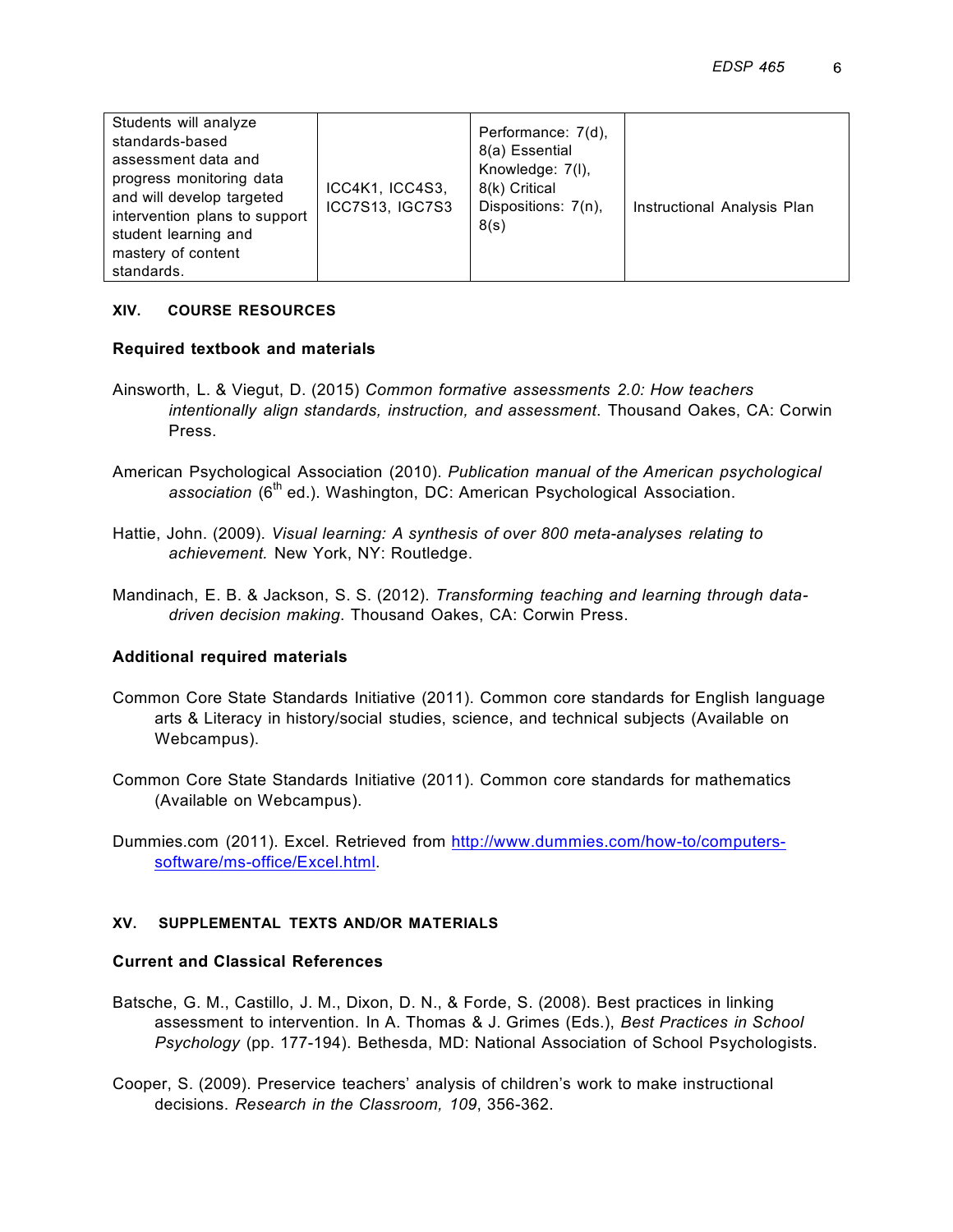- Deno, S. L. (2003). Developments in curriculum-based measurement. *The Journal of Special Education, 37*, 184-192.
- Ediger, M. (nd). Data based instruction in reading. *Reading Improvement*, 175-178.
- Hamilton, L., Halverson, R., Jackson, S. S., Mandinach, E., Supovitz, J. A., & Wayman, J. C. (2009). Using student achievement data to support instructional decision making. Institute of Educational Sciences, United States Department of Education.
- Lovitt, T. C. (2012). Applied behavior analysis: A method that languished but should be restored. *Intervention in School and Clinic, 47*, 252-256.
- Mandinach, E. B., & Honey, M. (2008). *Data-driven school improvement: Linking data and learning.* New York, NY: Teachers College Press.
- Morgan, J. J. Brown, N. B., Hsiao, Y. J., Howerter, C., Juniel, P., Sedano, L., & Castillo, W. L. (2014). Unwrapping academic standards to increase the achievement of students with disabilities. *Intervention in School and Clinic, 49*, 131-141.
- Parker, R. I., Vannest, K. J., Davis, J. L., & Clemens, N. H. (2010). Defensible progress monitoring data for medium- and high-stakes decisions. *The Journal of Special Education OnlineFirst,* 1-11, doi: 10.1177/0022466910376837.
- Smith, J. O., Smith, D. D., & Haring, N. G. (1977). A model for the development of instructional materials for the handicapped. *Peabody Journal of Education, 54*, 177-180.

#### **XVI. ASSIGNMENTS**

- **1. Attendance and Participation (10% of final grade).** Students will be expected to participate in discussions and in-class activities that will take place throughout the course. These discussions and activities will extend and enhance the topics covered in the course, and will provide students with an opportunity to practice the skills being taught. Therefore, attendance in class sessions is essential and students will earn points for this participation. Attendance points will be earned by arriving to class on time, remaining for the entire length of the class, and having outside readings and assignments completed. **In order to earn attendance points, the student must be in class – no make- up opportunities will be provided**.
- **2. Classroom Tracking System (20% of final grade).** Students will create a functioning classroom tracking system using Microsoft Excel and the Common Core Standards. The classroom tracking system must include the following items:
	- **a.** Ten unwrapped Common Core Standards (five ELA and five Mathematics) using the lattice task analysis method.
	- **b.** A Microsoft Excel spreadsheet to be used for data tracking (both a digital copy and a hard copy will be submitted). The spreadsheet must be fully functioning (including calculations of class averages, individual student scores, graphing function, etc.).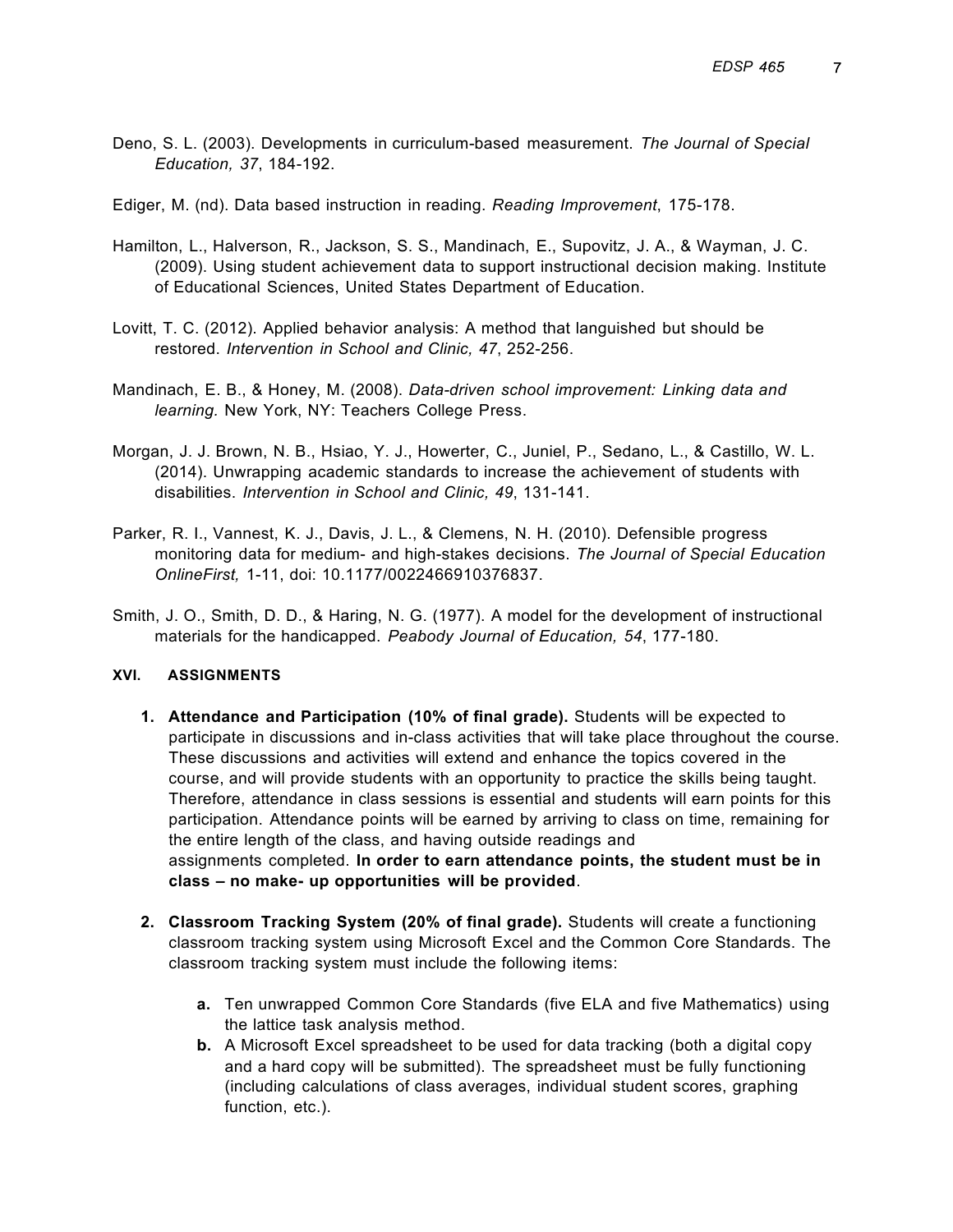- **c.** A 1-2 page plan for how tracking data will be communicated to individual students (e.g., transparent tracking system, individual student charts).
- **3. Content Area Assessments (20% of final grade).** Students will write content area assessments in English. Each assessment must be based on an unwrapped standard from the classroom tracking project and must have ten questions. The answers to each question must also be included. Examples will be provided during the course.
- **4. Instructional Analysis Plan (20% of final grade).** Students will be given an assessment data set based on Common Core Standards. Students will be responsible for analyzing the data set and completing an Instructional Analysis Plan. Each analysis plan should include:
	- **a.** An analysis of portions of the standards that students struggled with,
	- **b.** A discussion of possible reasons why students struggled with those portions of the standards,
	- **c.** A discussion of the strategies that could be implemented in order to better support student mastery of the standards,
	- **d.** A four-week instructional plan for how higher rates of student achievement could be supported, and
	- **e.** An individualized intervention plan for one student in the data set that includes:
		- **i.** A four-part behavioral objective for where the student should be at the end of four weeks of instruction, and
		- **ii.** A description of individualized interventions that could be used to support the student in reaching that goal.
- **5. Midterm and Final (20% of final grade each).** Two exams will be given during the course. The midterm will cover material presented to that point and the final will cumulative and will include a practical application component.

#### **XVII. PERFORMANCE ASSESSMENTS**

EDSP-465 is a course designed to introduce students to and develop skills related to data-based decision-making and tracking of student assessment data. As such, this course is introductory in nature and is intended to build basic knowledge, skills, and dispositions. Direct results to students with disabilities are not evaluated because of this introductory nature.

#### **XVIII. SPECIAL NOTES**

**Academic Misconduct**—Academic integrity is a legitimate concern for every member of the campus community; all share in upholding the fundamental values of honesty, trust, respect, fairness, responsibility and professionalism. By choosing to join the UNLV community, students accept the expectations of the Student Academic Misconduct Policy and are encouraged when faced with choices to always take the ethical path. Students enrolling in UNLV assume the obligation to conduct themselves in a manner compatible with UNLV's function as an educational institution. An example of academic misconduct is plagiarism. Plagiarism is using the words or ideas of another, from the Internet or any source, without proper citation of the sources. See the *Student Academic Misconduct Policy* (approved December 9, 2005) located at: https://www.unlv.edu/studentconduct/student-conduct.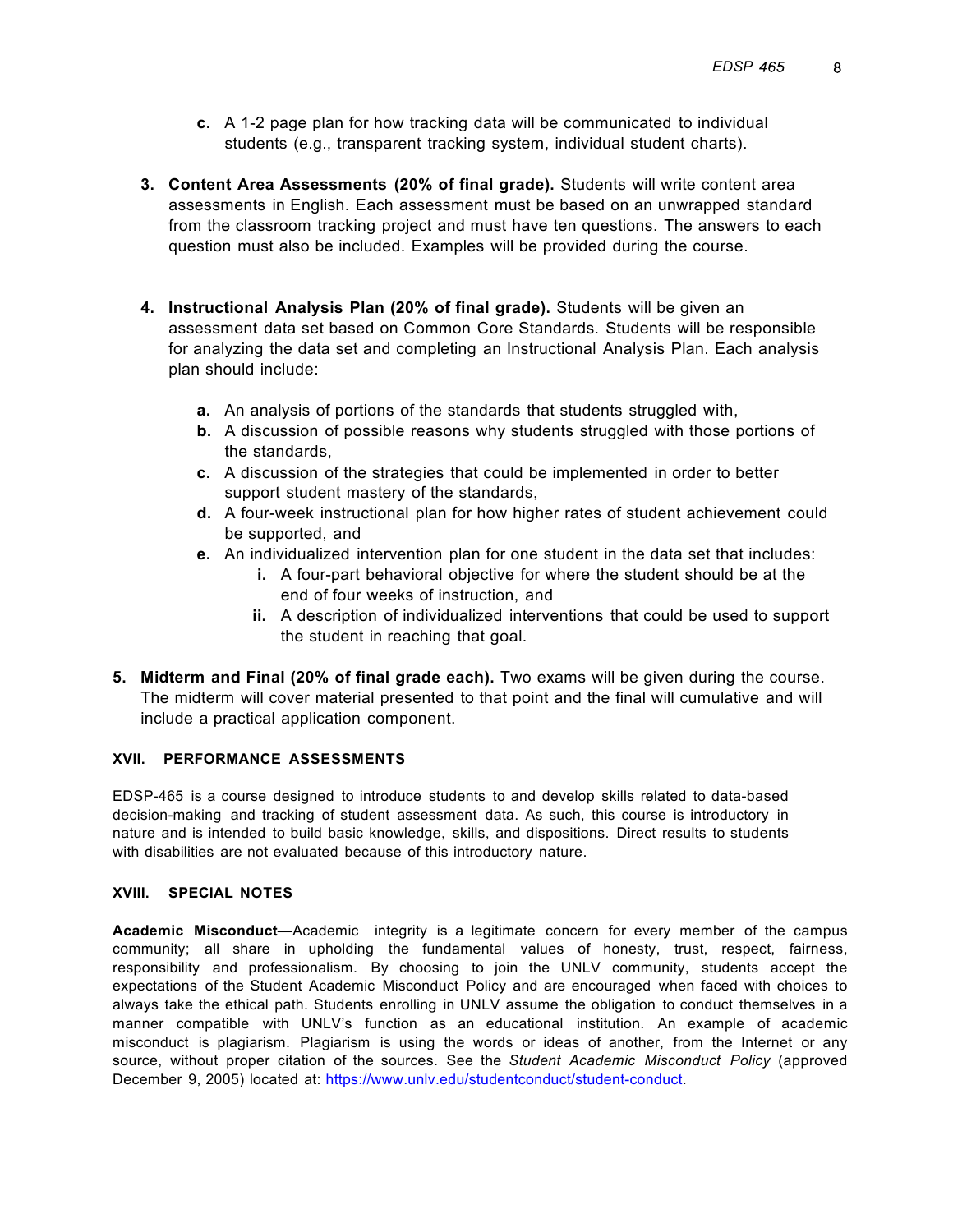**Copyright**—The University requires all members of the University Community to familiarize themselves **with** and to follow copyright and fair use requirements. **You are individually and solely responsible for violations of copyright and fair use laws. The university will neither protect nor defend you nor assume any responsibility for employee or student violations of fair use laws.** Violations of copyright laws could subject you to federal and state civil penalties and criminal liability, as well as disciplinary action under University policies. Additional information can be found at: http://www.unlv.edu/provost/copyright.

**Disability Resource Center (DRC)**—The UNLV Disability Resource Center (SSC-A 143, http://drc.unlv.edu/, 702-895-0866) provides resources for students with disabilities. If you feel that you have a disability, please make an appointment with a Disabilities Specialist at the DRC to discuss what options may be available to you. If you are registered with the UNLV Disability Resource Center, bring your Academic Accommodation Plan from the DRC to the instructor during office hours so that you may work together to develop strategies for implementing the accommodations to meet both your needs and the requirements of the course. Any information you provide is private and will be treated as such. To maintain the confidentiality of your request, please do not approach the instructor in front of others to discuss your accommodation needs.

**Religious Holidays Policy**—Any student missing class quizzes, examinations, or any other class or lab work because of observance of religious holidays shall be given an opportunity during that semester to make up missed work. The make-up will apply to the religious holiday absence only. It shall be the responsibility of the student to notify the instructor **within the first 14 calendar days of the course for fall and spring courses (excepting modular courses), or within the first 7 calendar days of the course for summer and modular courses,** of his or her intention to participate in religious holidays which do not fall on state holidays or periods of class recess. For additional information, please visit: http://catalog.unlv.edu/content.php?catoid=6&navoid=531.

**Transparency in Learning and Teaching**—The University encourages application of the transparency method of constructing assignments for student success. Please see these two links for further information:

#### https://www.unlv.edu/provost/teachingandlearning

#### https://www.unlv.edu/provost/transparency

**Incomplete Grades**—The grade of I—Incomplete—can be granted when a student has satisfactorily completed three-fourths of course work for that semester/session but for reason(s) beyond the student's control, and acceptable to the instructor, cannot complete the last part of the course, and the instructor believes that the student can finish the course without repeating it. The incomplete work must be made up before the end of the following regular semester for undergraduate courses. Graduate students receiving "I" grades in 500-, 600-, or 700-level courses have up to one calendar year to complete the work, at the discretion of the instructor. If course requirements are not completed within the time indicated, a grade of F will be recorded and the GPA will be adjusted accordingly. Students who are fulfilling an Incomplete do not register for the course but make individual arrangements with the instructor who assigned the I grade.

**Tutoring and Coaching**—The Academic Success Center (ASC) provides tutoring, academic success coaching and other academic assistance for all UNLV undergraduate students. For information regarding tutoring subjects, tutoring times, and other ASC programs and services, visit http://www.unlv.edu/asc or call 702-895-3177. The ASC building is located across from the Student Services Complex (SSC). Academic success coaching is located on the second floor of the SSC (ASC Coaching Spot). Drop-in tutoring is located on the second floor of the Lied Library and College of Engineering TEB second floor.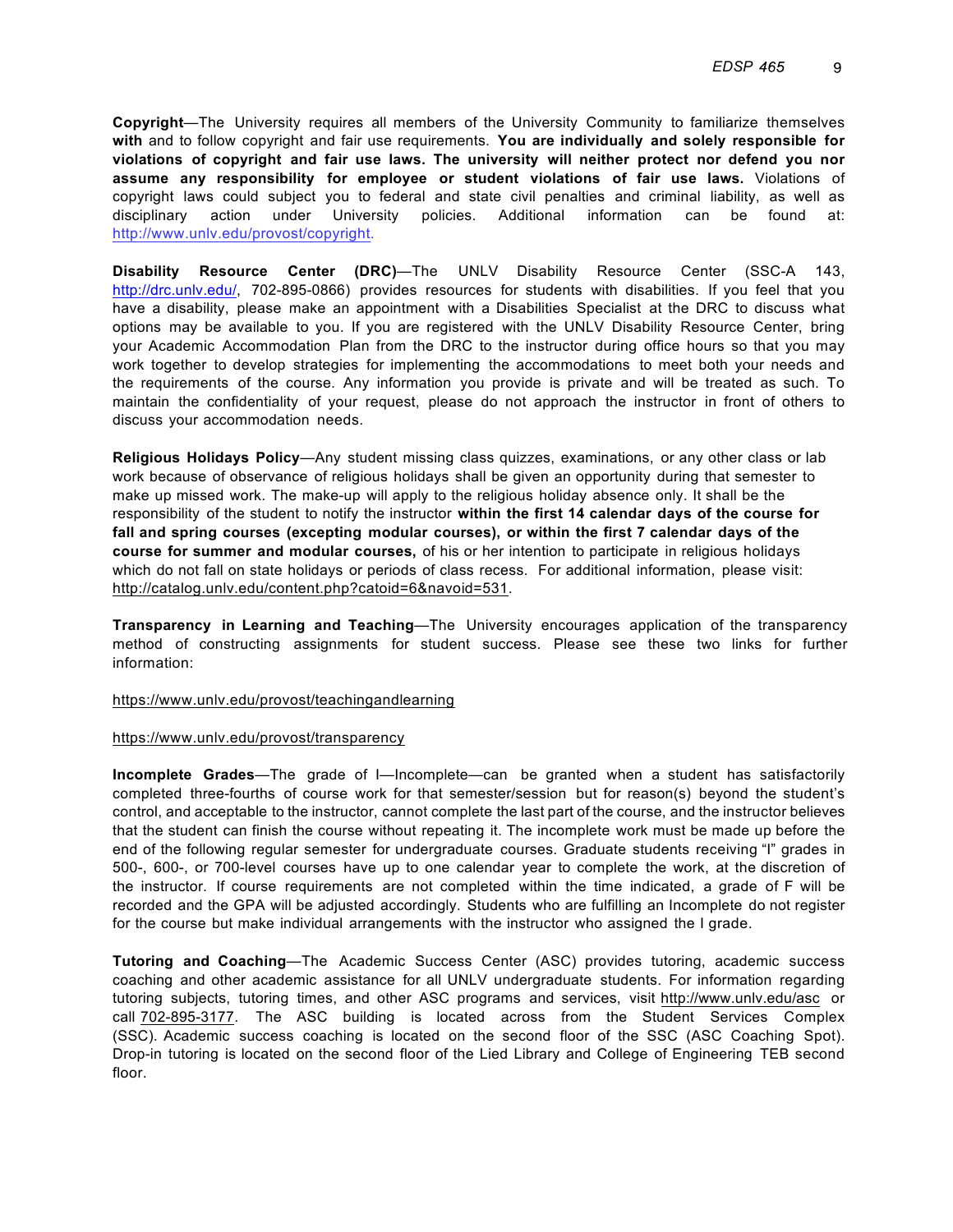**UNLV Writing Center**—One-on-one or small group assistance with writing is available free of charge to UNLV students at the Writing Center, located in CDC-3-301. Although walk-in consultations are sometimes available, students with appointments will receive priority assistance. Appointments may be made in person or by calling 702-895-3908. The student's Rebel ID Card, a copy of the assignment (if possible), and two copies of any writing to be reviewed are requested for the consultation. More information can be found at: http://writingcenter.unlv.edu/.

**Rebelmail**—By policy, faculty and staff should e-mail students' Rebelmail accounts only. Rebelmail is UNLV's official e-mail system for students. It is one of the primary ways students receive official university communication such as information about deadlines, major campus events, and announcements. All UNLV students receive a Rebelmail account after they have been admitted to the university. Students' email prefixes are listed on class rosters. The suffix is always @unlv.nevada.edu. **Emailing within WebCampus is acceptable.**

**Final Examinations**—The University requires that final exams given at the end of a course occur at the time and on the day specified in the final exam schedule. See the schedule at: http://www.unlv.edu/registrar/calendars.

**Library -** Students may consult with a librarian on research needs. For this class, the subject librarian is https://www.library.unlv.edu/contact/librarians\_by\_subject). UNLV Libraries provides resources to support students' access to information. Discovery, access, and use of information are vital skills for academic work and for successful post-college life. Access library resources and ask questions at https://www.library.unlv.edu/.

#### **XIX. GRADING POLICY**

All assignments are due at the beginning of class on the assigned date. Points will be deducted for each day an assignment is late. The following scale will be used to determine the course grade:

| Percentage<br><b>Score</b> | Grade |
|----------------------------|-------|
| $94 - 100$                 | A     |
| $90 - 93$                  | А-    |
| $88 - 89$                  | B+    |
| $84 - 87$                  | в     |
| $80 - 83$                  | в-    |
| $78 - 79$                  | $C+$  |
| $74 - 77$                  | С     |
| $70 - 73$                  | $C -$ |
| $65 - 69$                  | D     |
| 64 and below               | F     |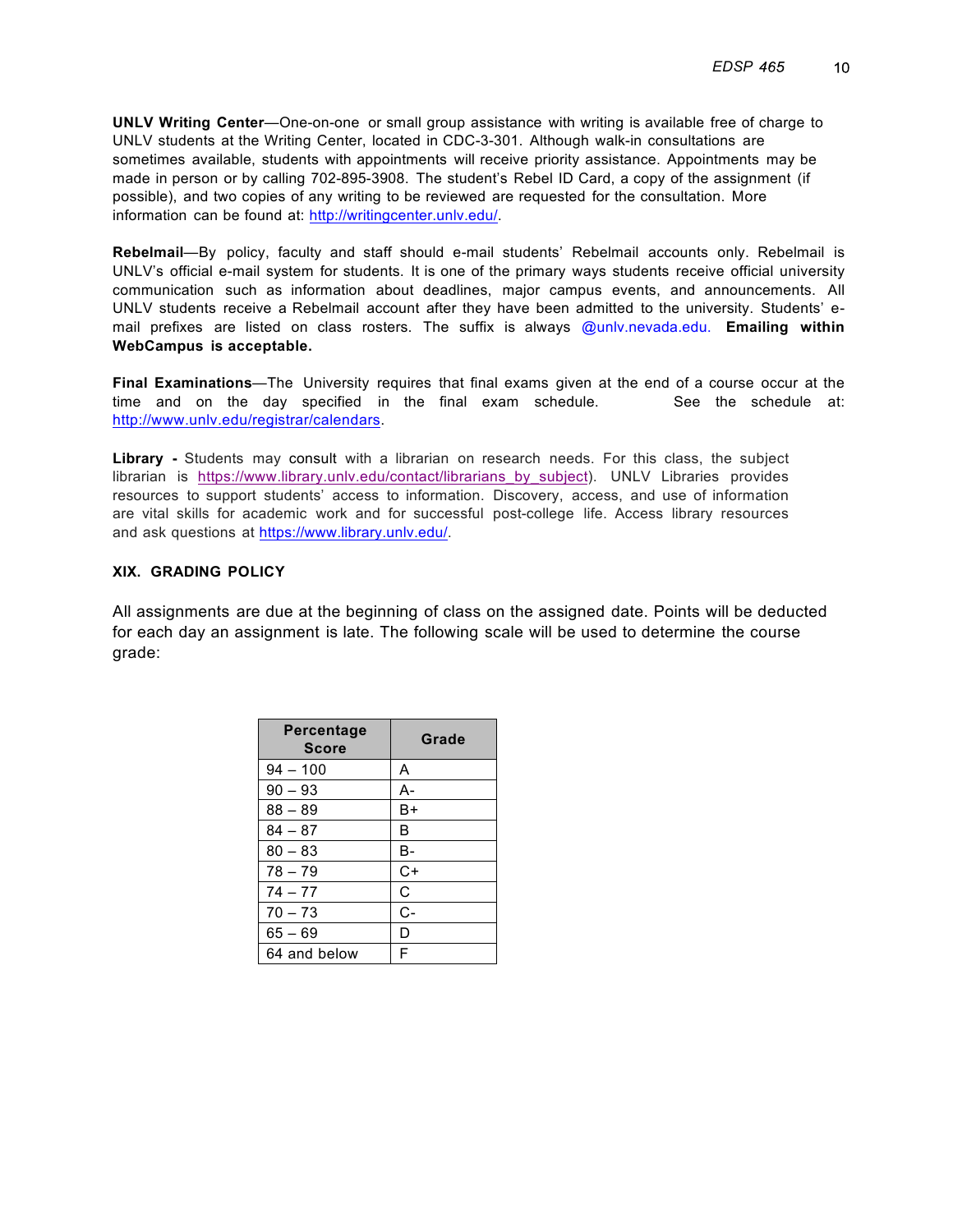## **XX. CLASS SCHEDULE**

| Lesson/<br>Date | <b>Lesson Topic</b>                                                                         | <b>Assigned Readings and Resources</b>                                                                                          | <b>Assignment Due</b>                         |
|-----------------|---------------------------------------------------------------------------------------------|---------------------------------------------------------------------------------------------------------------------------------|-----------------------------------------------|
| 8/31            | Course Introduction: The Purpose<br>of Data-Based Decision Making                           | Mandinach & Jackson (2012,<br>Chapter 1 and 4)                                                                                  |                                               |
| 9/7             | The Role of Data at the District and<br>School Level                                        | Mandinach & Jackson (2012,<br>Chapters 2 and 3)<br>Hamilton et al. (2009)                                                       |                                               |
| 9/14            | The Basis of Data in the<br>Classroom: Unwrapping Standards<br>and Task Analyzing IEP Goals | Ainsworth & Viegut (2015, Chapter<br>1 and $5)$<br>CCSI (ELA and Math)<br>Morgan et al. (2014)<br>Smith, Smith, & Haring (1977) |                                               |
| 9/21            | Establishing a Classroom Data<br><b>Tracking System</b>                                     | Ainsworth & Viegut (2015,<br>Chapters 2 and 3)                                                                                  |                                               |
| 9/28            | Progress Monitoring: General<br><b>Outcome Measures</b>                                     | Cooper (2009)<br>Ediger (nd)                                                                                                    |                                               |
| 10/5            | Progress Monitoring: Targeted<br><b>Deficit Assessments</b>                                 | Ainsworth & Viegut (2015, Chapter<br>4)<br>Deno (2003)                                                                          | <b>Tracking System Due</b>                    |
| 10/12           | Progress Monitoring: Content-Area<br>Material                                               | Ainsworth & Viegut (2015,<br>Chapters 7 and 8)                                                                                  |                                               |
| 10/19           | <b>Making Data-Based Decisions</b>                                                          | Hattie (2006, Chapters 1 and 2)<br>Batsche, Castillo, Dixon, & Forde<br>(2008)                                                  | <b>Midterm Exam Due</b>                       |
| 10/26           | Assessments for Reading                                                                     | Mandinach & Jackson (2012,<br>Chapters 5)                                                                                       |                                               |
| 11/2            | <b>Assessments for Mathematics</b>                                                          |                                                                                                                                 |                                               |
| 11/9            | Assessments for Content Area<br>Material<br>Analysis of Student Work Samples                | Student work samples                                                                                                            |                                               |
| 11/16           | Planning Instruction Based on<br><b>Student Data</b>                                        | Cook and Cook (2011)<br>Hattie (2006, Chapter 8)                                                                                | <b>Content Area</b><br><b>Assessments Due</b> |
| 11/23           | Developing Interventions Based on<br><b>Student Data, Reading</b>                           | Lovitt (2012)<br>Hattie (2006, Chapters 6 and 7)                                                                                |                                               |
| 11/30           | Developing Interventions Based on<br><b>Student Data, Mathematics</b>                       |                                                                                                                                 |                                               |
| 12/7            | Creating a Data-Based Culture on<br><b>School Campuses</b>                                  | Ainsworth & Viegut (2015, Chapter<br>9)<br>Mandinach & Jackson (2012,<br>Chapter 6)                                             | <b>Intervention Plans Due</b>                 |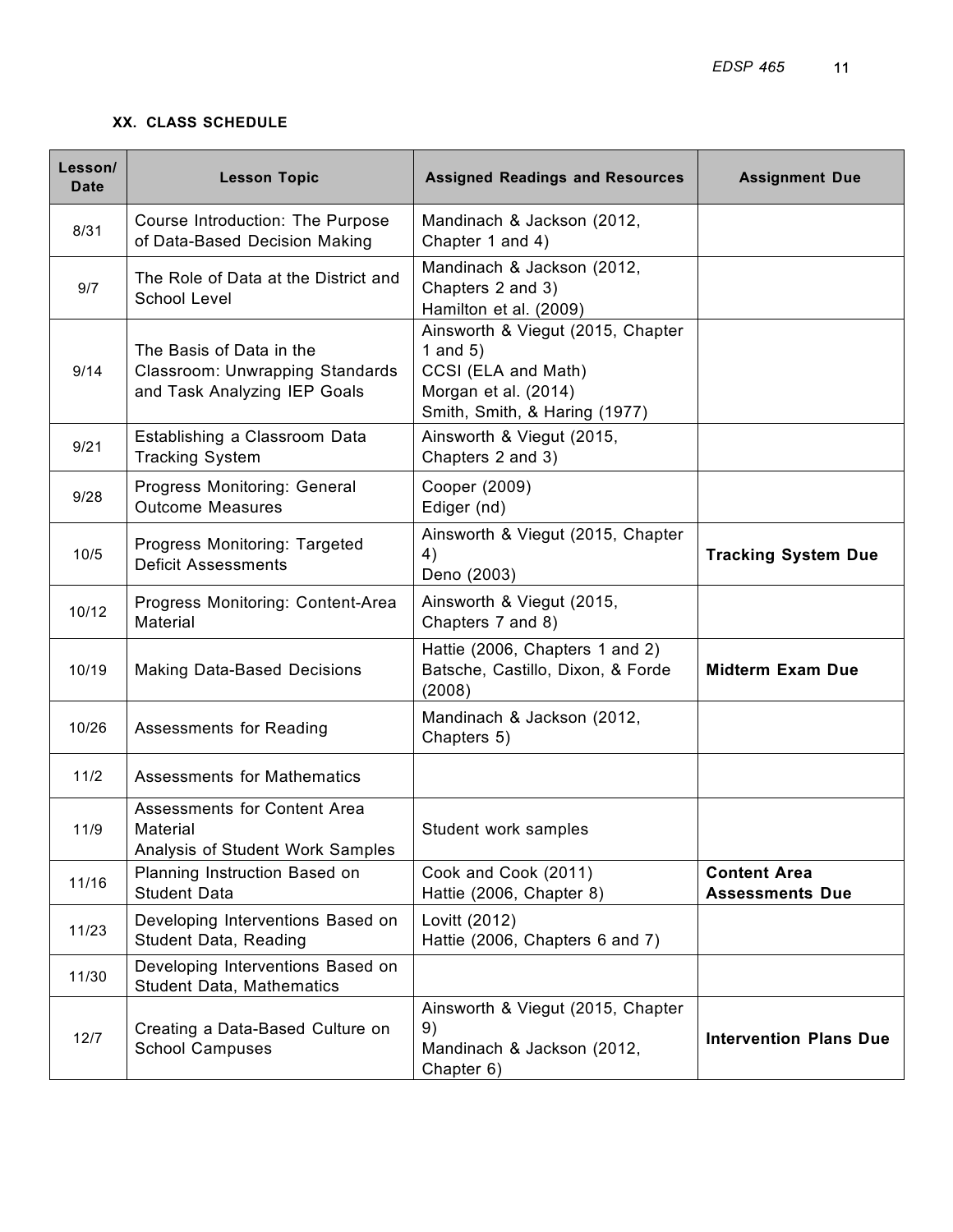| 12/14 | Final Exam |  |
|-------|------------|--|
|       |            |  |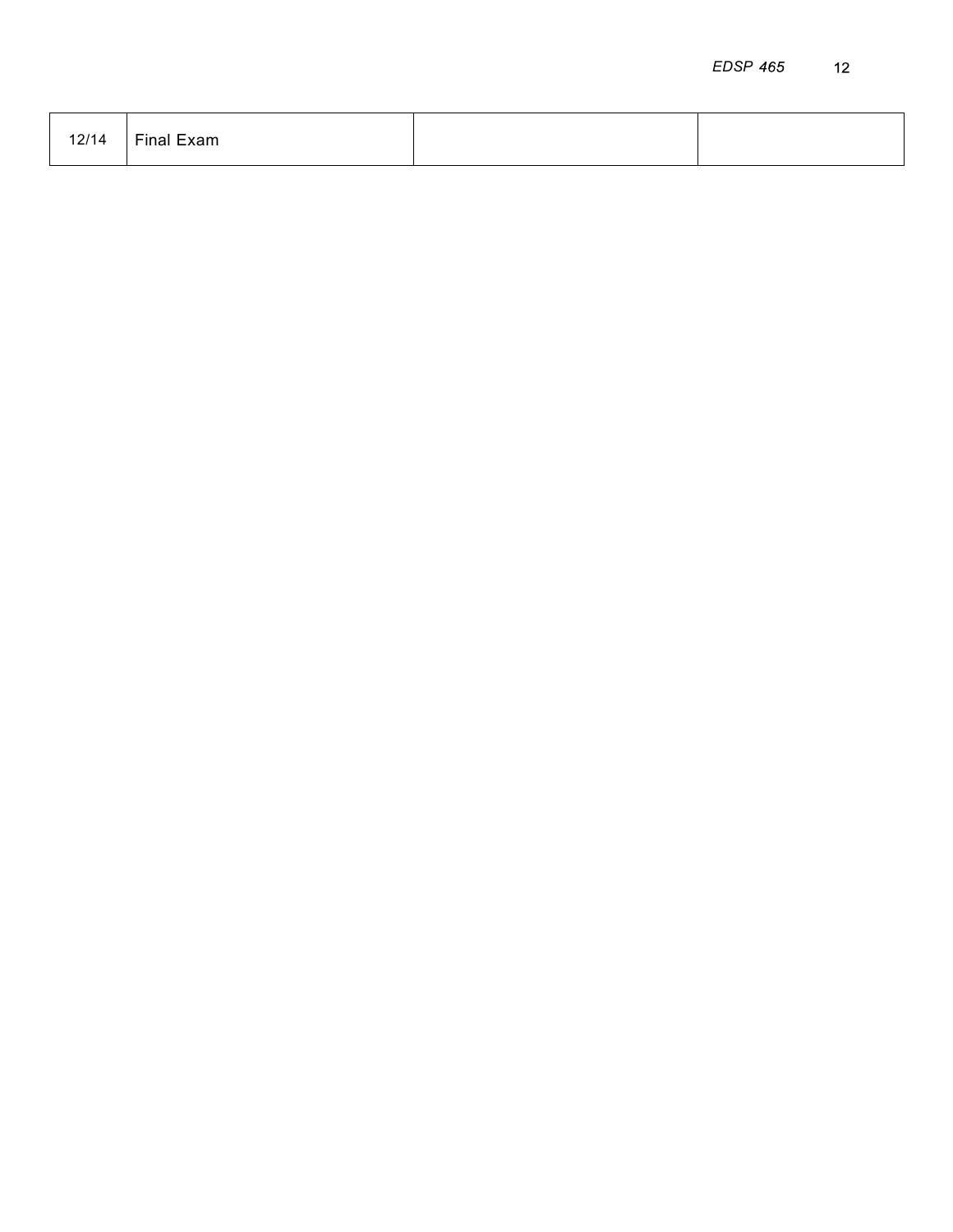|                     | <b>Components of Lesson Plan (40 points)</b>                                                                                                                                                                                                                                                                                                                                                                                                                                                                                                                                                                                                                                                                                                                                              | Differentiation Based on Data (40 points)                                                                                                                                                                                                                                                                                                                                                                                                                                                                                                                                                                                                                                                                                                                                               | <b>Writing and Mechanics (20 points)</b>                                                                                                                                                                                                                                                                                                                                                                                                                                                                                                           |
|---------------------|-------------------------------------------------------------------------------------------------------------------------------------------------------------------------------------------------------------------------------------------------------------------------------------------------------------------------------------------------------------------------------------------------------------------------------------------------------------------------------------------------------------------------------------------------------------------------------------------------------------------------------------------------------------------------------------------------------------------------------------------------------------------------------------------|-----------------------------------------------------------------------------------------------------------------------------------------------------------------------------------------------------------------------------------------------------------------------------------------------------------------------------------------------------------------------------------------------------------------------------------------------------------------------------------------------------------------------------------------------------------------------------------------------------------------------------------------------------------------------------------------------------------------------------------------------------------------------------------------|----------------------------------------------------------------------------------------------------------------------------------------------------------------------------------------------------------------------------------------------------------------------------------------------------------------------------------------------------------------------------------------------------------------------------------------------------------------------------------------------------------------------------------------------------|
| TARGET              | Lesson plan was based on a Common<br>Core State Standard.<br>Lesson plan was based on a four-part<br>behavioral objective (e.g., learner,<br>behavior, condition, criterion) that was<br>clearly connected to the activities in the<br>lesson.<br>Assessment methodologies were<br>thoroughly described and clearly<br>connected to the lesson objective.<br>Instructional strategies were thoroughly<br>described and were appropriate for<br>meeting the lesson objective.<br>Materials needed to meet lesson objective<br>(including discussion of assistive<br>technology) were thoroughly described.<br>A plan for generalization and reteaching<br>was included in the lesson plan.                                                                                                 | Student included differentiated objectives and<br>assessment measures for low-level, mid-<br>level, and high-level student mastery.<br>Differentiated objectives and assessment<br>measures were clearly linked to the data set<br>provided.<br>Student included a description of how<br>instructional strategies would be<br>differentiated for the varied levels of students<br>represented in the data set.<br>Lesson objectives, assessment techniques,<br>and instructional strategies differentiation<br>described were appropriate for the targeted<br>group of students.<br>Differentiated levels were clearly connected<br>to the grade level content standard.                                                                                                                | Student used the UNLV lesson<br>plan template to create the<br>differentiated lesson plan.<br>Student wrote using appropriate<br>grammar and spelling with minimal<br>errors $($ $3$ ).<br>Instructional techniques and writing<br>were organized.<br>Writing was easy to read and<br>understand, with a natural flow and<br>structure.<br>Writing remained on topic.<br>Student included citations in APA<br>format for any material that was not<br>original.                                                                                    |
|                     | $36 - 40$ points                                                                                                                                                                                                                                                                                                                                                                                                                                                                                                                                                                                                                                                                                                                                                                          | $36 - 40$ points                                                                                                                                                                                                                                                                                                                                                                                                                                                                                                                                                                                                                                                                                                                                                                        | $18 - 20$ points                                                                                                                                                                                                                                                                                                                                                                                                                                                                                                                                   |
| ACCEPTABLE          | Lesson plan was based on a Common<br>Core State Standard.<br>Lesson objective included three of the<br>four-part behavioral objective and/or was<br>mostly connected to the activities,<br>although connection was vague.<br>Assessment methodologies were<br>described, but were somewhat vague<br>and/or connection to the lesson objective<br>was not clear.<br>Instructional strategies were thoroughly<br>described, although they were not clear<br>and/or were mostly appropriate for<br>meeting the lesson objective.<br>Materials needed to meet lesson objective<br>(including discussion of assistive<br>technology) were described, but were not<br>clear.<br>A plan for generalization and reteaching<br>was included in the lesson plan, although<br>it was somewhat vague. | Student included differentiated objectives and<br>assessment measures for two of the three<br>levels of student mastery.<br>Differentiated objectives and assessment<br>measures were linked to the data set<br>provided, although connection was not<br>specific.<br>Student included a description of how<br>instructional strategies would be<br>differentiated for the varied levels of students<br>represented in the data set, but the<br>connection was not clear.<br>Lesson objectives, assessment techniques,<br>and instructional strategies differentiation<br>described were mostly appropriate for the<br>targeted group of students.<br>Differentiated levels were connected to the<br>grade level content standard, although<br>connection was not clear for all levels. | Student used the UNLV lesson<br>plan template to create the<br>differentiated lesson plan.<br>Student wrote using mostly<br>appropriate grammar and spelling,<br>but several errors were noted (4-7).<br>Instructional techniques and writing<br>were mostly organized, but some<br>sections seemed out of place.<br>Writing was easy to read and<br>understand, but the flow and<br>structure was choppy at times.<br>Writing mostly remained on topic.<br>Student included citations in APA<br>format for any material that was not<br>original. |
|                     | $32 - 35$ points                                                                                                                                                                                                                                                                                                                                                                                                                                                                                                                                                                                                                                                                                                                                                                          | $32 - 35$ points                                                                                                                                                                                                                                                                                                                                                                                                                                                                                                                                                                                                                                                                                                                                                                        | $16 - 17$ points                                                                                                                                                                                                                                                                                                                                                                                                                                                                                                                                   |
| <b>UNACCEPTABLE</b> | Lesson plan was not based on a Common<br>Core State Standard.<br>Lesson objective included two of the four-<br>part behavioral objective and/or was not<br>connected to the activities.<br>Assessment methodologies were not<br>described or were not connected to the<br>lesson objective.<br>Instructional strategies were not described<br>or not clear or were inappropriate for<br>meeting the lesson objective.<br>Materials needed to meet lesson objective<br>(including discussion of assistive<br>technology) were not described.<br>A plan for generalization and reteaching<br>was not included in the lesson plan.                                                                                                                                                           | Student included differentiated objectives and<br>assessment measures for one of the levels of<br>student mastery.<br>Differentiated objectives and assessment<br>measures were not linked to the data set<br>provided.<br>Student did not include a description of how<br>instructional strategies would be<br>differentiated for the varied levels of students<br>represented in the data set.<br>Lesson objectives, assessment techniques,<br>and instructional strategies differentiation<br>described were not appropriate for the<br>targeted group of students.<br>Differentiated levels were not connected to<br>the grade level content standard.                                                                                                                              | Student did not use the UNLV<br>lesson plan template to create the<br>differentiated lesson plan.<br>More than 7 errors in grammar and<br>spelling were made throughout the<br>lesson plan.<br>Instructional techniques and writing<br>lacked organization.<br>Writing was difficult to follow and<br>understand.<br>Writing was tangential throughout<br>lesson plan.<br>Student did not included citations in<br>APA format for any material that<br>was not original.                                                                           |
|                     | 31 points or less                                                                                                                                                                                                                                                                                                                                                                                                                                                                                                                                                                                                                                                                                                                                                                         | 31 points or less                                                                                                                                                                                                                                                                                                                                                                                                                                                                                                                                                                                                                                                                                                                                                                       | 15 points or less                                                                                                                                                                                                                                                                                                                                                                                                                                                                                                                                  |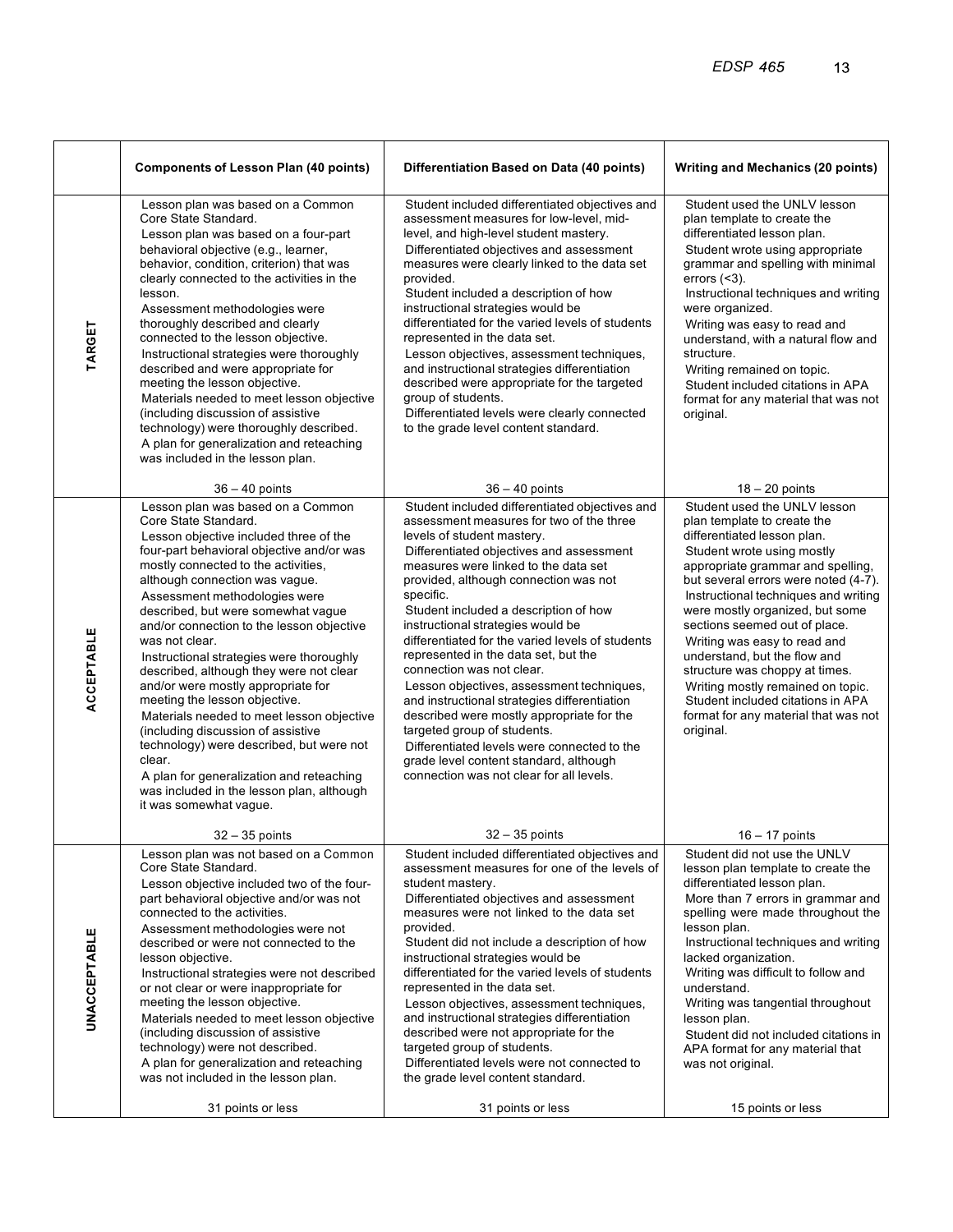|                     | Analysis of Data (30 points)                                                                                                                                                                                                                                                                                                                                                                                                                                                                                                                                                                                                                                                                                                                                                                                 | Instructional Plans (50 points)                                                                                                                                                                                                                                                                                                                                                                                                                                                                                                                                                                                                                                                                                                                               | Writing and Mechanics (20 points) $4$                                                                                                                                                                                                                                                                                                                                                                                                                                       |
|---------------------|--------------------------------------------------------------------------------------------------------------------------------------------------------------------------------------------------------------------------------------------------------------------------------------------------------------------------------------------------------------------------------------------------------------------------------------------------------------------------------------------------------------------------------------------------------------------------------------------------------------------------------------------------------------------------------------------------------------------------------------------------------------------------------------------------------------|---------------------------------------------------------------------------------------------------------------------------------------------------------------------------------------------------------------------------------------------------------------------------------------------------------------------------------------------------------------------------------------------------------------------------------------------------------------------------------------------------------------------------------------------------------------------------------------------------------------------------------------------------------------------------------------------------------------------------------------------------------------|-----------------------------------------------------------------------------------------------------------------------------------------------------------------------------------------------------------------------------------------------------------------------------------------------------------------------------------------------------------------------------------------------------------------------------------------------------------------------------|
| TARGET              | Student clearly identified portions of the<br>standard that students in the data set<br>TOTALSruggled with/excelled at and<br>identification was based on the data<br>provided.<br>Student provided 3-4 reasons why<br>students may have struggled with specific<br>portions of the standard.<br>Student provided research-based<br>interventions or strategies that could be<br>implemented in order to raise student<br>achievement on targeted portions of the<br>standard.<br>Student provided appropriate discussion<br>of extension activities for student(s) who<br>excelled on all portions of the standard.<br>$36 - 40$ points                                                                                                                                                                     | Student included a four-week instruction plan.<br>for all groups of students represented in the<br>data set (e.g., low-level, mid-level, and high-<br>level of mastery).<br>Activities included in the instructional plan<br>were research-based and appropriate for the<br>needs of the student discussed in the<br>analysis.<br>Student included an individualized<br>intervention plan for one student that<br>contained a four-part behavioral objective.<br>Individualized interventions selected were<br>research-based and appropriate for the<br>needs of the student identified.<br>Instructional plans were clear and easy to<br>understand.<br>$36 - 40$ points                                                                                    | Instructional plan was written in<br>narrative format.<br><u>Instructional plan was written in </u><br>APA (6 <sup>th</sup> edition) format.<br>Student wrote using appropriate<br>grammar and spelling with minimal<br>errors $(3).$<br>Writing was organized.<br>Writing was easy to read and<br>understand, with a natural flow and<br>structure.<br>Writing remained on topic.<br>$18 - 20$ points                                                                      |
| <b>ACCEPTABLE</b>   | Student identified portions of the standard<br>that students in the data set struggled<br>with/excelled at, but did not provide a<br>justification for their justification and/or<br>identification was not clearly based on the<br>data provided.<br>Student provided 2 reasons why students<br>may have struggled with specific portions<br>of the standard.<br>Student provided research-based<br>interventions or strategies that could be<br>implemented in order to raise student<br>achievement on targeted portions of the<br>standard, but techniques suggested were<br>not appropriate for the student needs.<br>Student provided mostly appropriate<br>discussions of extension activities for<br>student(s) who excelled on all portions of<br>the standard, although some errors were<br>noted. | Student included a four-week instruction plan<br>for all groups of students represented in the<br>data set (e.g., low-level, mid-level, and high-<br>level of mastery).<br>Activities included in the instructional plan<br>were research-based and mostly appropriate<br>for the needs of the student discussed in the<br>analysis, although errors were noted.<br>Student included an individualized<br>intervention plan for one student that<br>contained three of the four parts of a<br>behavioral objective.<br>Individualized interventions selected were<br>research-based and mostly appropriate for<br>the needs of the student identified.<br>Instructional plans were mostly clear,<br>although some activities were difficult to<br>understand. | Instructional plan was mostly<br>written in narrative format.<br>Instructional plan was written in<br>APA (6 <sup>th</sup> edition) format.<br>Student wrote using mostly<br>appropriate grammar and spelling,<br>but several errors were noted (4-7).<br>Writing was mostly organized, but<br>some sections seemed out of<br>place.<br>Writing was easy to read and<br>understand, but the flow and<br>structure was choppy at times.<br>Writing mostly remained on topic. |
| <b>UNACCEPTABLE</b> | $32 - 35$ points<br>Student did not identified portions of the<br>standard that students in the data set<br>struggled with/excelled at and/or<br>identification was not based on the data<br>provided.<br>Student provided 0-1 reasons why<br>students may have struggled with specific<br>portions of the standard.<br>Student provided interventions or<br>strategies that could be implemented in<br>order to raise student achievement on<br>targeted portions of the standard, but<br>interventions or strategies were not<br>research-based.<br>Student did not provide appropriate<br>discussion of extension activities for<br>student(s) who excelled on all portions of<br>the standard.<br>31 points or less                                                                                      | $32 - 35$ points<br>Student included fewer than 4 weeks in<br>instruction plan, or did not make a plan for all<br>groups represented in the data set.<br>Activities included in the instructional plan<br>were not research-based or were<br>inappropriate for the needs of the student<br>discussed in the analysis.<br>Student did not include an individualized<br>intervention plan for one student or plan<br>contained two of the four parts of a<br>behavioral objective.<br>Individualized interventions selected were not<br>research-based and were inappropriate for<br>the needs of the student identified.<br>Instructional plans were not clear and were<br>difficult to understand.<br>31 points or less                                       | $16 - 17$ points<br>Instructional plan was not written in<br>narrative format.<br>Instructional plan did not follow<br>APA (6 <sup>th</sup> edition) format.<br>More than 7 errors in grammar and<br>spelling were made throughout the<br>lesson plan.<br>Writing lacked organization.<br>Writing was difficult to follow and<br>understand.<br>Writing was tangential throughout<br>lesson plan.<br>Student did not included citations in<br>15 points or less             |
|                     |                                                                                                                                                                                                                                                                                                                                                                                                                                                                                                                                                                                                                                                                                                                                                                                                              |                                                                                                                                                                                                                                                                                                                                                                                                                                                                                                                                                                                                                                                                                                                                                               |                                                                                                                                                                                                                                                                                                                                                                                                                                                                             |

**TOTALS**

 $\overline{a}$ 

 $\overline{\phantom{a}}$ 

**Intervention Plan Rubric**